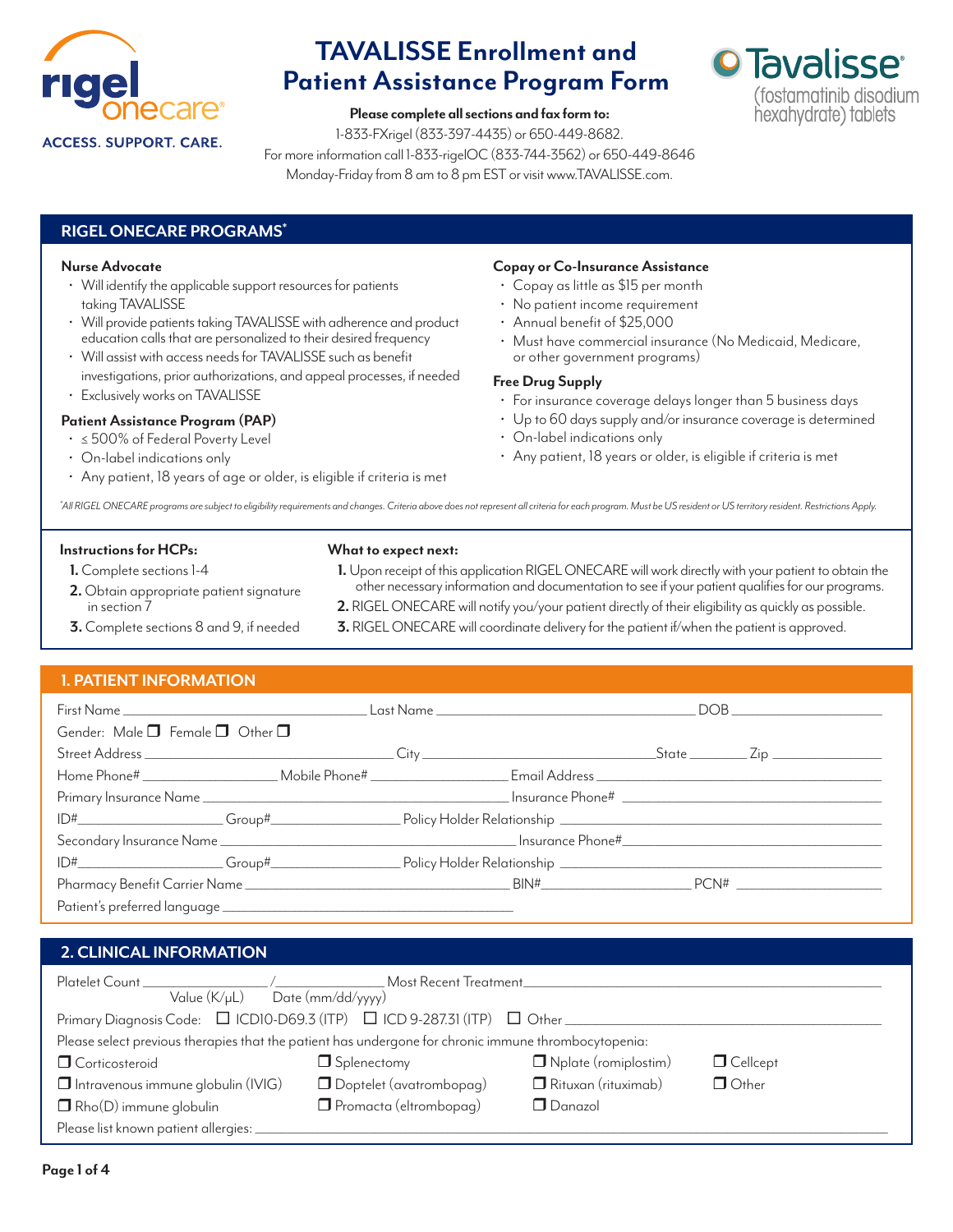

**O** Tavalisse<sup>®</sup>

(fostamatinib disodium hexahydrate) tablets

**Please complete all sections and fax form to:**

1-833-FXrigel (833-397-4435) or 650-449-8682.

For more information call 1-833-rigelOC (833-744-3562) or 650-449-8646 Monday-Friday from 8 am to 8 pm EST or visit www.TAVALISSE.com.

| <b>PATIENT INFORMATION</b> |           |  |
|----------------------------|-----------|--|
| First Name                 | Last Name |  |
|                            |           |  |

# **3. PRESCRIBER INFORMATION**

| Select your preferred method of contact: $\Box$ Phone $\Box$ Fax $\Box$ Email      |  |  |  |  |
|------------------------------------------------------------------------------------|--|--|--|--|
| Preferred pharmacy: Preferred pharmacy will be utilized when allowed by the payer. |  |  |  |  |
| $\Box$ Biologics, Inc. $\Box$ Optum Specialty Pharmacy $\Box$ US Bioservices       |  |  |  |  |
|                                                                                    |  |  |  |  |

# **4. PRESCRIPTION & PRESCRIBER AUTHORIZATION**

**By signing below, I, as the treating healthcare practitioner, state:** (i) This prescription is medically appropriate for this patient and I will be supervising this patient's treatment; (ii) all information supplied to Rigel or its agents ("Rigel") relating to this enrollment form is accurate, and has been obtained pursuant to a separate, valid patient authorization that allows Rigel to contact this patient to provide services relating to (1) treatment and (2) benefit verification and/or preauthorization. Further, I understand that: (a) any free product provided is for the use of this patient only and shall not be sold or transferred to anyone else, or returned for credit; (b) free product may not be counted toward Medicare Part D out-of-pocket costs, nor claimed for reimbursement from any third-party payer (private or government); (c) I am under no obligation to prescribe any Rigel drug and I have not received and will not receive any benefit from Rigel for prescribing a Rigel drug; and (d) Rigel may revise, change, or terminate programs at any time without notice. I authorize Specialty Pharmacy to initiate any authorization processes from applicable health plans, if needed, including the submission of any necessary forms to such health plans, to the extent not prohibited.

**See full Prescribing Information, at www.TAVALISSE.com, for detailed product and dosage information.**

# **Prescription TAVALISSE** Sig: Take 1 (one) tablet (100mg) by mouth twice daily Qty\_\_\_\_\_\_\_\_\_\_\_ Refills\_\_\_\_\_\_\_\_\_\_\_ Sig: Take 1 (one) tablet (150mg) by mouth twice daily Qty\_\_\_\_\_\_\_\_\_\_\_ Refills\_\_\_\_\_\_\_\_\_\_\_  $\sqrt{1-\frac{1}{2}+\frac{1}{2}+\frac{1}{2}+\frac{1}{2}+\frac{1}{2}+\frac{1}{2}+\frac{1}{2}+\frac{1}{2}+\frac{1}{2}+\frac{1}{2}+\frac{1}{2}+\frac{1}{2}+\frac{1}{2}+\frac{1}{2}+\frac{1}{2}+\frac{1}{2}+\frac{1}{2}+\frac{1}{2}+\frac{1}{2}+\frac{1}{2}+\frac{1}{2}+\frac{1}{2}+\frac{1}{2}+\frac{1}{2}+\frac{1}{2}+\frac{1}{2}+\frac{1}{2}+\frac{1}{2}+\frac{1}{2}+\frac{1}{2}+\frac{1}{2$ **Prescriber's Signature (no stamp) Date (mm/dd/yyyy)** Prescriber's Signature (no stamp) Date (mm/dd/yyyy)<br>Dispense as Written (DAW) **Date (mm/dd/yyyy)** Substitution Allowed Dispense as Written (DAW) **OR If this section does not comply with your state's prescription laws, please provide us with a compliant prescription.**

# **5. NEXT STEPS**

**What should be expected after submitting the enrollment form?** 

Upon submission of the enrollment form to RIGEL ONECARE, a Nurse Advocate will confirm receipt with your office to initiate the services you requested on behalf of your patient(s).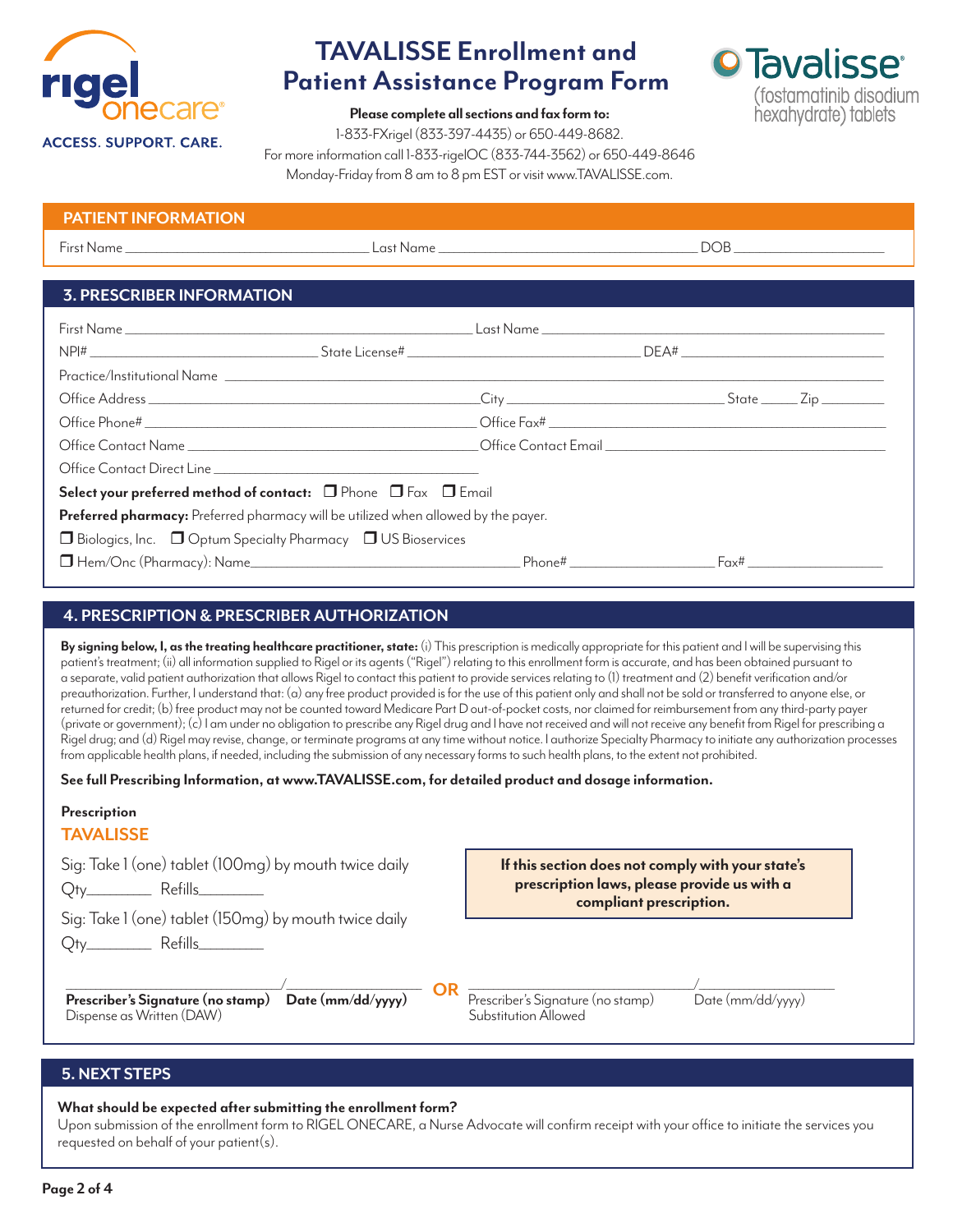

**O** Tavalisse<sup>®</sup>

(fostamatinib disodium hexahydrate) tablets

**Please complete all sections and fax form to:** 1-833-FXrigel (833-397-4435) or 650-449-8682. For more information call 1-833-rigelOC (833-744-3562) or 650-449-8646 Monday-Friday from 8 am to 8 pm EST or visit www.TAVALISSE.com.

# **6. RIGEL'S PRIVACY NOTICE AND PATIENT AUTHORIZATION**

# **Rigel has programs available to support patients and we will use the information provided to see which program, based on its criteria, you may qualify for. Please read the following carefully, then sign and date.**

**PERSONAL INFORMATION FOR PATIENT SUPPORT** I authorize my healthcare providers (including my doctor(s) and their staff), my pharmacies, my employer and my health insurer(s) to disclose my personal information, which may include any information related to healthcare insurance, benefits, coverage limits, appeals and health records related to my treatment or other relevant information in the RIGEL ONECARE program ("Personal Information") to Rigel Pharmaceuticals, Inc., its affiliated companies, contractors, and vendors (together "Rigel") which Rigel deems necessary for use in the RIGEL ONECARE program ("Personal Information"), to Rigel, its affiliated companies, business partners, and vendors (together "Rigel") so that Rigel can (i) help to verify or coordinate insurance coverage or otherwise obtain payment for my treatment with TAVALISSE, (ii) coordinate my receipt of TAVALISSE, (iii) provide me with information about TAVALISSE, (iv) contact me throughout therapy to discuss my therapy and provide clinical support, (v) conduct market research, surveys, quality assurance, and other internal business activities in connection with the RIGEL ONECARE program, (vi) call, email, text message, and mail materials from Rigel at the telephone number(s) and addresses (physical & e-mail) provided on the enrollment form, and (vii) share such information with pharmacies, my insurer(s), healthcare provider (including my doctor(s) and their staff) and other third parties for the purposes described above. I understand that my cell phone carrier's standard rates may apply for calls and texts to my cell phone. I understand and agree that Personal Information transmitted by email and cell phone cannot be secured against unauthorized access. If I qualify for the Rigel Patient Support Program, I understand that any assistance provided under this program is contingent upon my ability to meet the eligibility criteria for the program as determined by Rigel.

**USE** While Rigel will only use my Personal Information for the intended purposes described above, I understand that once my Personal Information is disclosed it may be re-disclosed by recipients and will no longer be protected by federal privacy law. I understand my Personal Information may be used by pharmacies to process my prescription. I understand that I may refuse to provide my authorization or in the future opt out of specific components or services of RIGEL ONECARE, and that my refusal will not affect my ability to receive treatment from my healthcare providers. I authorize my pharmacy to receive payment from Rigel for disclosing my Personal Information in exchange for providing the services associated with the program or for marketing purposes.

**TIMEFRAME, COPY, AND REVOCATION**I understand that this Authorization will remain valid for (5) years from this date, unless I revoke it earlier. I also understand that the RIGEL ONECARE program may change or end at any time without prior notification. I also understand that I can obtain a copy of my signed Authorization upon request and that I can revoke this Authorization at any time by calling Rigel at 1-833-rigelOC (833-744-3562) or 650-449-8646 or by writing to RIGEL ONECARE, 4060 Wedgeway Ct, Earth City, MO 63045. I also understand any revocation will only apply to my healthcare provider(s), pharmacies, and health insurer(s) once they receive notification of my revocation.

# **7. PATIENT RELEASE**

My signature below certifies that I have received, read, understood, and agree to the Privacy Notice and Patient Authorization to release and use my personal health information. I also attest that I (the patient) is 18 years of age or older.

|                                | Date <u>_________________</u>                                                                                                                                                                                                  |
|--------------------------------|--------------------------------------------------------------------------------------------------------------------------------------------------------------------------------------------------------------------------------|
|                                | _Relationship to Patient ____________________                                                                                                                                                                                  |
| *If not signed by the patient. | Date and the contract of the contract of the contract of the contract of the contract of the contract of the contract of the contract of the contract of the contract of the contract of the contract of the contract of the c |